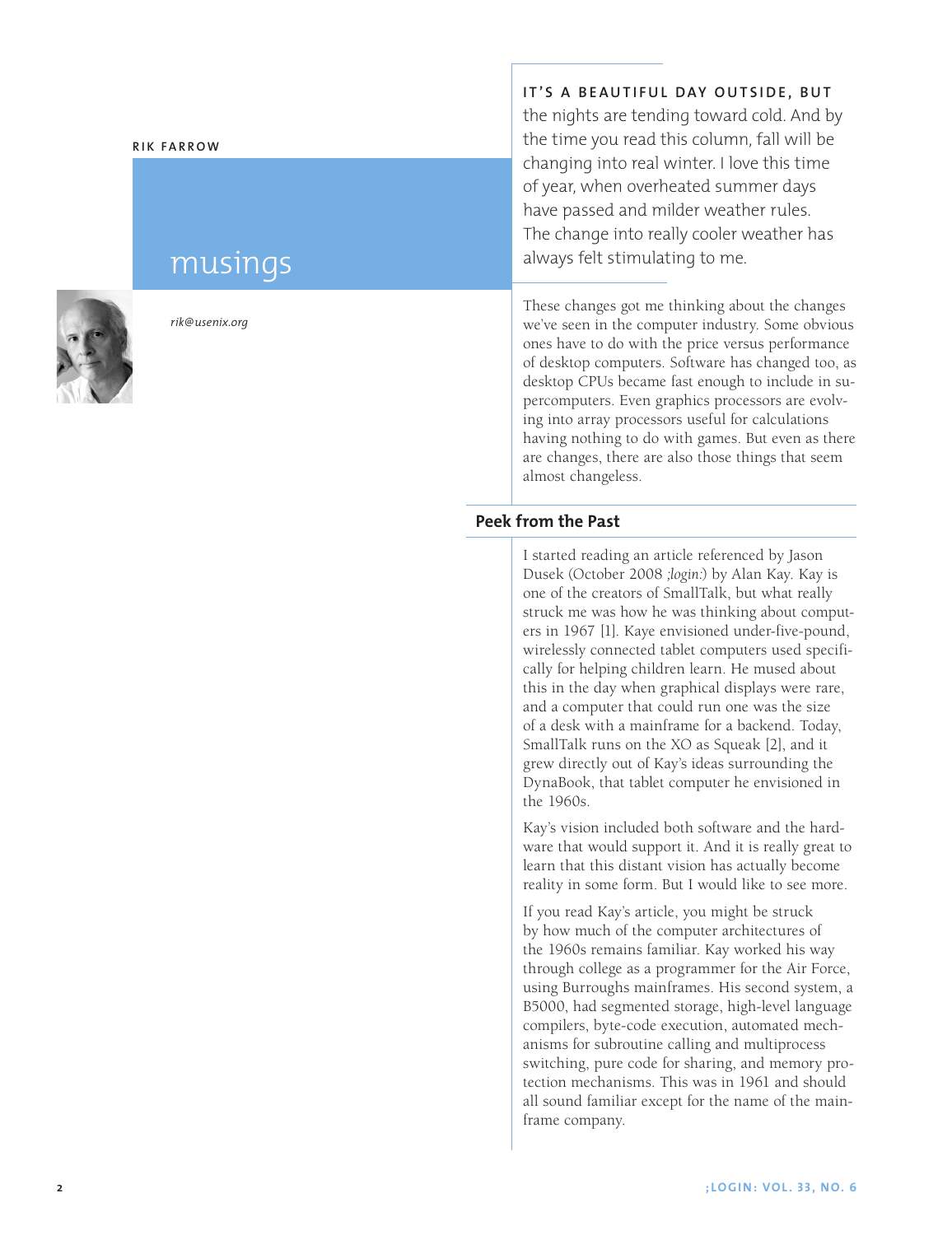As I've pointed out before, our computers, even if we can carry them within our cell phones, still share a strong architectural heritage with these 1960s mainframes.

Changing tack a bit, I continue to be influenced by a position paper and talk given by Timothy Roscoe during HotOS XI [3]. During this talk, Mothy suggested that the move into virtual machines is an incremental one, and not a particularly good one for OS research. Although his focus was research, I found a lot of what he had to say mind-opening.

Consider Microsoft's continuing supremacy as a desktop operating system. Microsoft has two strengths: a wealth of popular applications and a huge stable of device drivers. Roscoe suggested that neither is really tied to a Microsoft OS, as both device drivers and applications can already be run within VMs. Now, I am guessing you are thinking that you have to run Windows within the VM to do that, but that's almost not true. You can run Windows device drivers on top of other interfaces, and run some applications within WINE.

Roscoe said that what was important in each case is that, whether you want to run a Windows device driver or a Windows application, what you need to do this is a software stack that supports it—not all of Windows, just the portions required to run the software. Consider Device Domains within VMs, where the purpose of the domain is to support a particular device and make it available to applications running within other VMs. Today, that requires an entire OS, but should it?

Today we need to run Windows to gain access to particular devices or applications. But I can imagine a day when this will not be so—and, apparently, so can Microsoft.

# **Clouds**

Another change appears in cloud computing and SAAS. Although cloud computing is not particularly successful so far, Steve Ballmer pre-announced Windows Cloud, a development environment for cloud computing based on Windows. You should know a lot more about this than I do, as all I have are hints coming from Ballmer. But he says it means moving .NET into the browser, as Microsoft has already done with Silverlight.

Silverlight has not been catching on like gangbusters, and it is hard to imagine people stepping back into any environment where they are controlled by one vendor. And this includes Google as well.

This brings up another change. Ten years ago, it was hard to imagine storing all of your data in the cloud—or, rather, a particular vendor's cloud. Yet today, many people choose to use Google, Apple, or Microsoft to hold not just their email, but also backup data. The privacy issues alone are chilling, but so is a change where people give up control of their data and rely on the ability of others to keep it safe and secure. When you consider that these offers actually promise little privacy and often no actual guarantee that the data will remain available, this is a scary change indeed.

Google has released Chrome for Windows. While speaking at Google two years ago on security, I was asked by an employee what my talk on OS and browser security had to do with Google. I replied that Google's entire business model relies on people being able to use browsers securely, and if people give up Web browsers as hopelessly insecure, then Google's business model will die. In other words, Google really must care about browser security. And Google does care.

Not that Chrome has been that exciting so far [4], with some killer bugs in the early versions. I did study the Chrome sandbox [5] some. I thought it was nothing but a system and library call wrapper, but it turns out that Chrome relies on a Windows XP and Vista security feature called integrity levels. You split an application into parts, with the ones running software that process untrusted input (anything you get from the Internet) with reduced privileges that cannot make most system calls. If some JavaScript code wants to write to a file, it must communicate with its parent application, one that runs outside of the sandbox. This strongly reminded me of the OP Browser [6], written by Sam King and his students.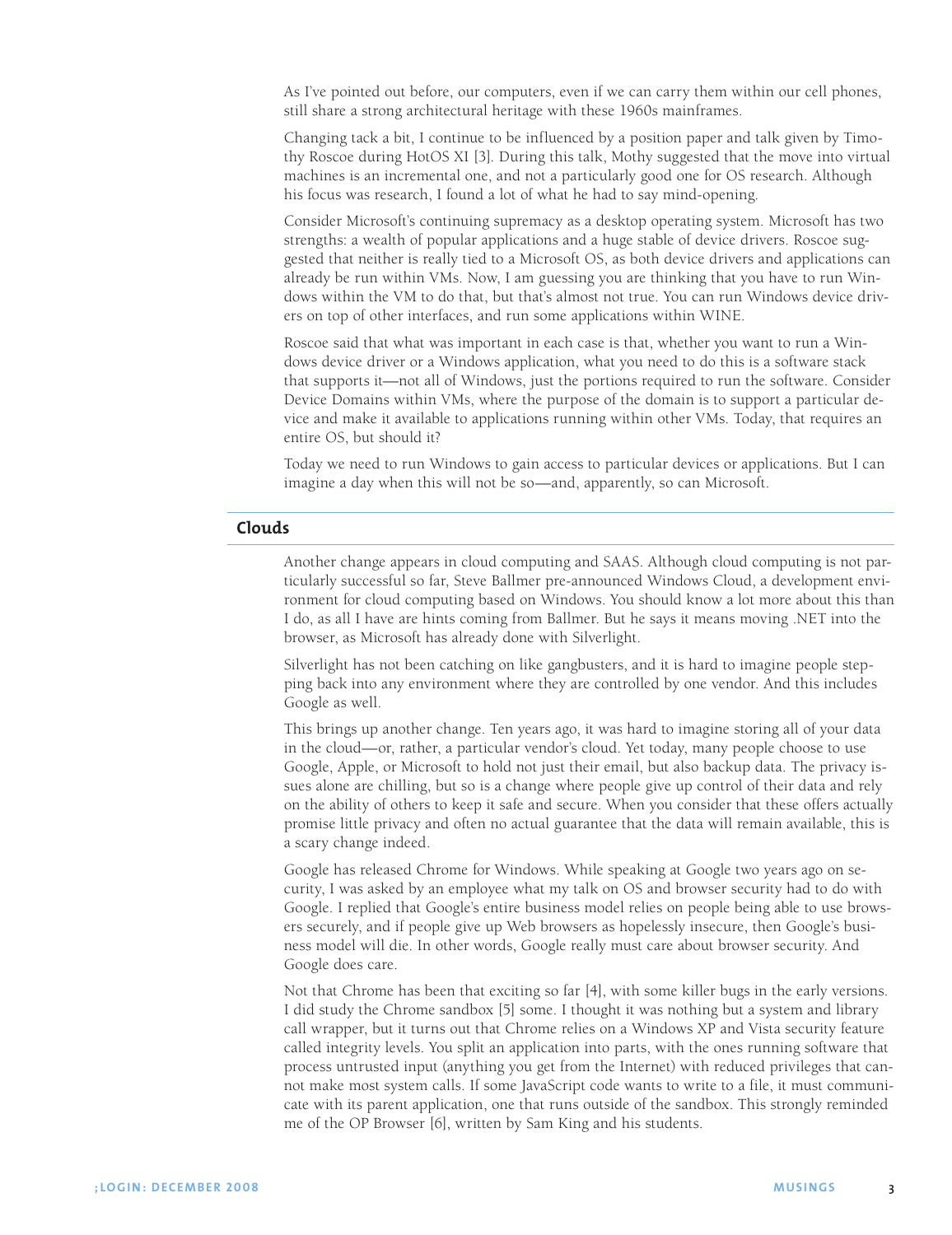Chrome, as well as the OP browser, still has a problem present in other browsers, and that is plug-ins. While attending the USENIX Security Symposium this summer, I learned, to my dismay, that plug-ins run outside the security models used to isolate one Web site from another and the rest of your system [5]. Simply stated, when you run Flash or PDF or media players, they run as ordinary user applications, not in any sandbox. They can do whatever you can do, and, get this, most include JavaScript interpreters. So just running a Flash movie can result in your system being owned.

### **The Dark Economy**

I am writing during what I hope are the darkest days of the financial collapse. But the dark economy represents another change, this time in computer security. You might have wondered why we rarely experience worms anymore. You might even have thought that security has improved to the point where these worms can no longer rampage across the Internet, taking down millions of systems in minutes.

It is not security that has done away with worms, but motivation. Go back seven years, when people released worms to prove a point or impress their hacker friends. Today, the same type of exploits that worms relied upon are hot items on the dark market. Using an unknown exploit in a flashy worm would be a waste of a resource that might be worth tens or even over a hundred thousand euros.

So we don't see worms anymore. But we still see lots of viruses. During NSDI '08, I sat next to a gentleman who wants to remain anonymous. He told me he collects spam for research, lots of spam. As part of this effort, he analyzes email viruses. He told me that hundreds of new viruses, mostly modifications in packing and encryption, get released every day and that no anti-virus software does better than 80% at detecting these. Most anti-virus software will release protection within a week, but by then new versions are being used. Niels Provos said, during both of his two talks during that USENIX Security Symposium, that only heuristic-based AV has any chance of reaching even that 80% detection rate.

Web browsers have been the main way of exploiting desktop systems for many years now, so some things haven't changed.

## **The Lineup**

Our Security issue begins with an article about a very cool bit of research. Sam Small, Joshua Mason, Ryan MacArthur, and Fabian Monrose provide more details about their research into writing a honeypot that uses natural-language learning techniques to represent hundreds of Web applications simultaneously. Their article explains what they did and why they did it, and it reports the astonishing number of attacks against their simulated server in a short time.

Tim Yardley has written an article about SCADA. Yardley researches SCADA security issues, so I asked him if he could go beyond the headlines and tell us more about real problems with SCADA. Yardley does this well, and although he ends on an upbeat note, I find myself not feeling comforted by the progress so far.

Zhang, Porras, and Ullrich reprise their award-winning paper from Security '08 by explaining their new blacklisting technology in more detail. Blacklists have been around for many years, but Zhang reports on a new type of blacklist that is proving especially efficient at blocking attacks.

Berg, Teran, and Stover share their experiences with another honeypot, Argos. Argos runs inside an emulator, QEMU, that allows it to detect new Windows exploits by tainting registers and noticing whether tainted registers result in changes in execution flow. When a possible exploit is detected, Argos halts the program and saves a lot of state, making it possible to understand what happened, as well as to recover the bytecode that formed the heart of the exploit.

Calvin Ardi and Daniel Chen, two UC Berkeley undergraduates, share their analysis of AirBear, the UC Berkeley wireless infrastructure. The two students discuss real and potential vulnerabilities along with possible solutions.